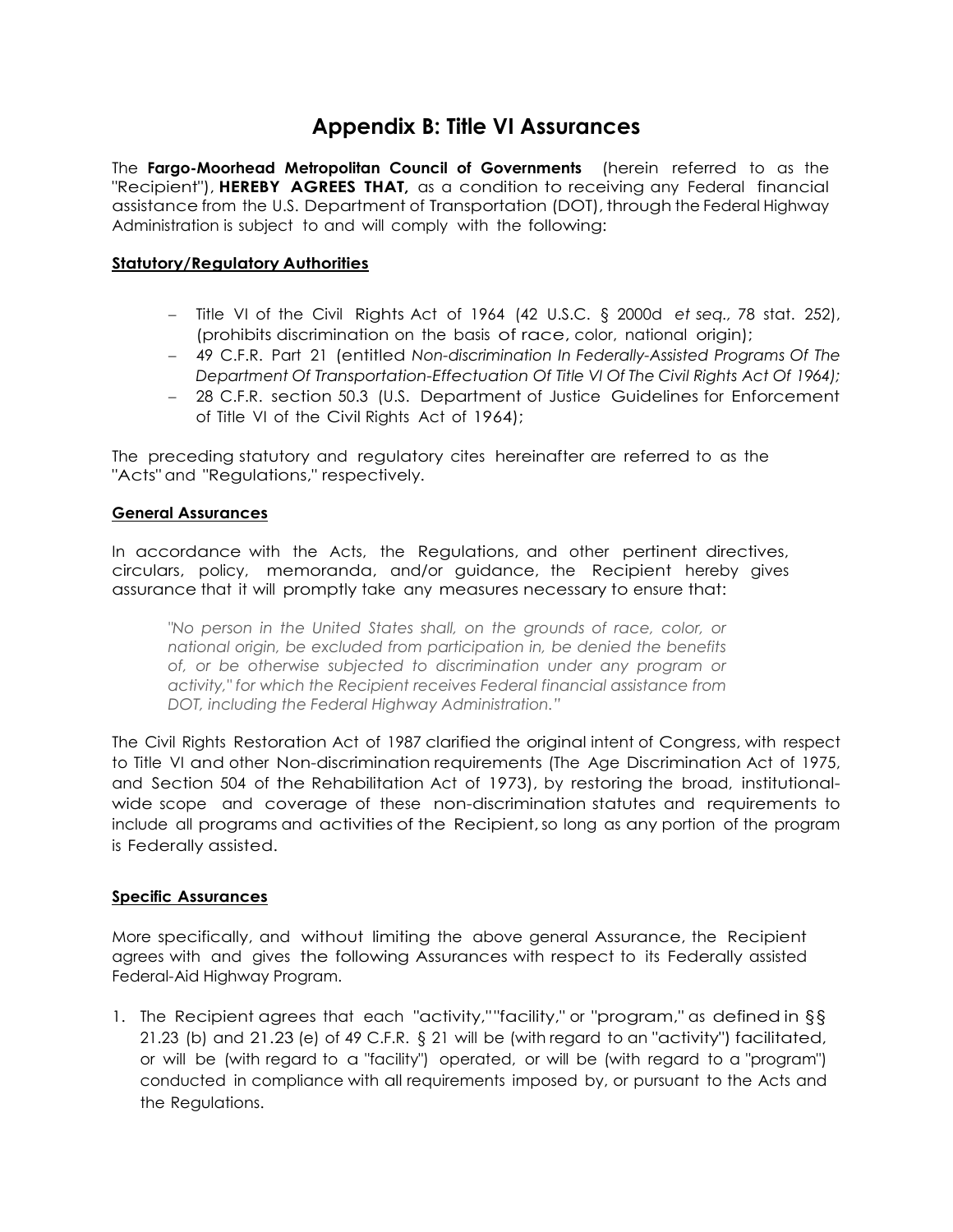2. The Recipient will insert the following notification in all solicitations for bids, Requests for Proposals for work, or material subject to the Acts and the Regulations made in connection with all Federal-Aid Highway Program and, in adapted form, in all proposals for negotiated agreements regardless of funding source:

*"The Fargo-Moorhead Metropolitan Council of Governments in accordance with the provisions of Title VI of the Civil Rights Act of 1964 (78 Stat. 252, 42 US.C.§§ 2000d to 2000d-4) and the Regulations, hereby notifies all bidders that it will affirmatively ensure that any contract entered into pursuant to this advertisement, disadvantaged business enterprises will be afforded full and fair opportunity to submit bids in response to this invitation and will not be discriminated against on the grounds of race, color, or national origin in consideration for an award."*

- 3. The Recipient will insert the clauses of Appendix A and E of this Assurance in every contract or agreement subject to the Acts and the Regulations.
- 4 . The Recipient will insert the clauses of Appendix B of this Assurance, as a covenant running with the land, in any deed from the United States effecting or recording a transfer of real property, structures, use, or improvements thereon or interest therein to a Recipient.
- 5. That where the Recipient receives Federal financial assistance to construct a facility, or part of a facility, the Assurance will extend to the entire facility and facilities operated in connection therewith.
- 6. That where the Recipient receives Federal financial assistance in the form, or for the acquisition of real property or an interest in real property, the Assurance will extend to rights to space on, over, or under such property.
- 7. That the Recipient will include the clauses set forth in Appendix C and Appendix D of this Assurance, as a covenant running with the land, in any future deeds, leases, licenses, permits, or similar instruments entered into by the Recipient with other parties:
	- a. for the subsequent transfer of real property acquired or improved under the applicable activity, project, or program; and
	- b. for the construction or use of, or access to, space on, over, or under real property acquired or improved under the applicable activity, project, or program.
- 8. That this Assurance obligates the Recipient for the period during which Federal financial assistance is extended to the program, except where the Federal financial assistance is to provide, or is in the form of, personal property, or real property, or interest therein, or structures or improvements thereon, in which case the Assurance obligates the Recipient, or any transferee for the longer of the following periods:
	- f. the period during which the property is used for a purpose for which the Federal financial assistance is extended, or for another purpose involving the provision of similar services or benefits; or
	- g. the period during which the Recipient retains ownership or possession of the property.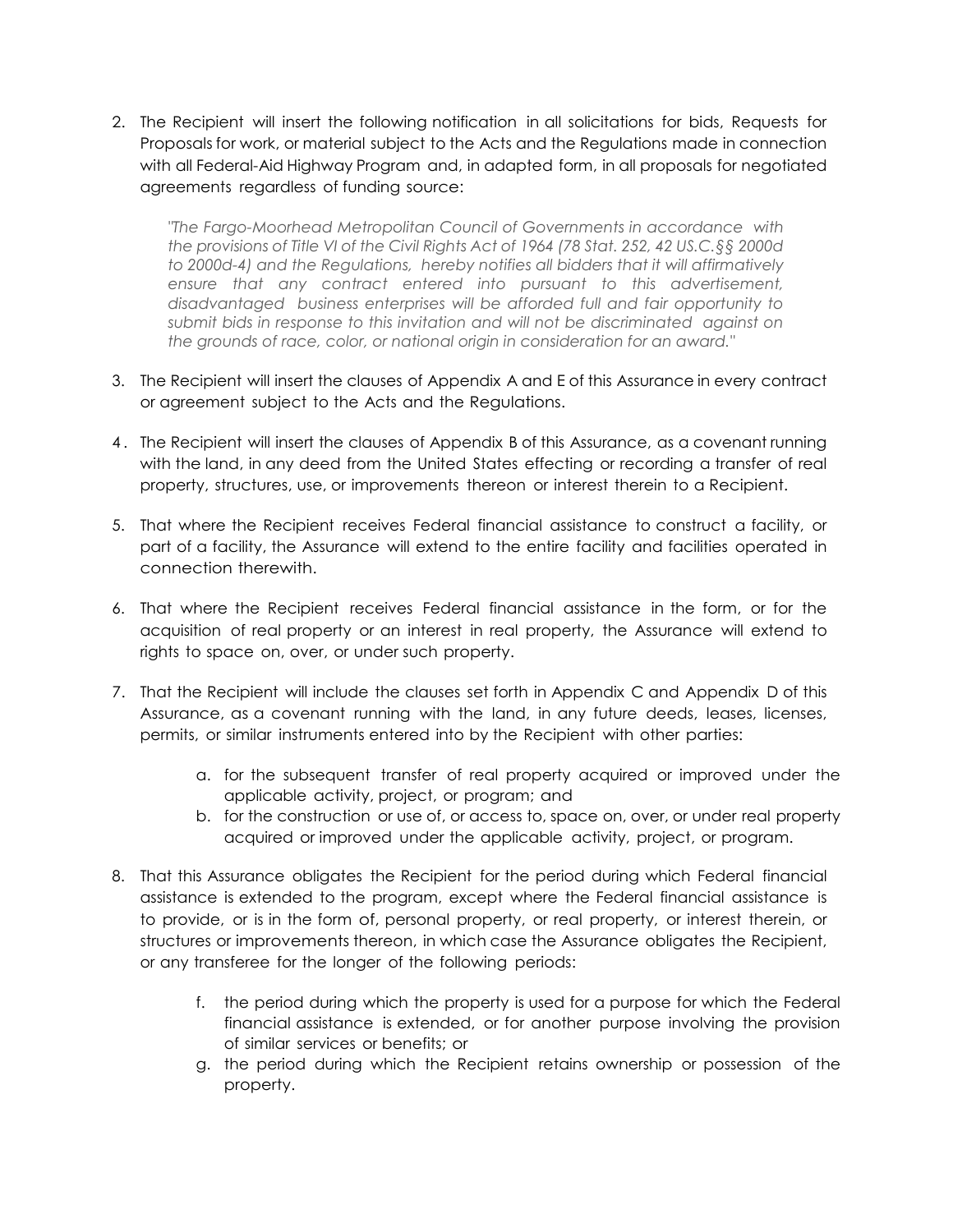- 9. The Recipient will provide for such methods of administration for the program as are found by the Secretary of Transportation or the official to whom he/she delegates specific authority to give reasonable guarantee that it, other recipients, sub-recipients, sub-grantees, contractors, subcontractors, consultants, transferees, successors in interest, and other participants of Federal financial assistance under such program will comply with all requirements imposed or pursuant to the Acts, the Regulations, and this Assurance.
- 10. The Recipient agrees that the United States has a right to seek judicial enforcement with regard to any matter arising under the Acts, the Regulations, and this Assurance.

By signing this ASSURANCE, the Fargo-Moorhead Metropolitan Council of Governments also agrees to comply (and require any sub-recipients, sub-grantees, contractors, successors, transferees, and/or assignees to comply) with all applicable provisions governing the Federal Highway Administration's access to records, accounts, documents, information, facilities, and staff. You also recognize that you must comply with any program or compliance reviews, and/or complaint investigations conducted by the Federal Highway Administration*.* You must keep records, reports, and submit the material for review upon request to the Federal Highway Administration*,* or its designee in a timely, complete, and accurate way. Additionally, you must comply with all other reporting, data collection, and evaluation requirements, as prescribed by law or detailed in program guidance.

The Fargo-Moorhead Metropolitan Council of Governments) gives this ASSURANCE in consideration of and for obtaining any Federal grants, loans, contracts, agreements, property, and/or discounts, or other Federal-aid and Federal financial assistance extended after the date hereof to the recipients by the U.S. Department of Transportation under the Federal-Aid Highway Program. This ASSURANCE is binding on Fargo-Moorhead Metropolitan Council of Governments, other recipients, sub-recipients, sub-grantees, contractors, subcontractors and their subcontractors', transferees, successors in interest, and any other participants in the Federal-Aid Highway Program. The person(s) signing below is authorized to sign this ASSURANCE on behalf of the Recipient.

 $16/2020$ 

Brad Olson Chair, Metro COG Policy Board Date

**Attachments: Appendices I and II**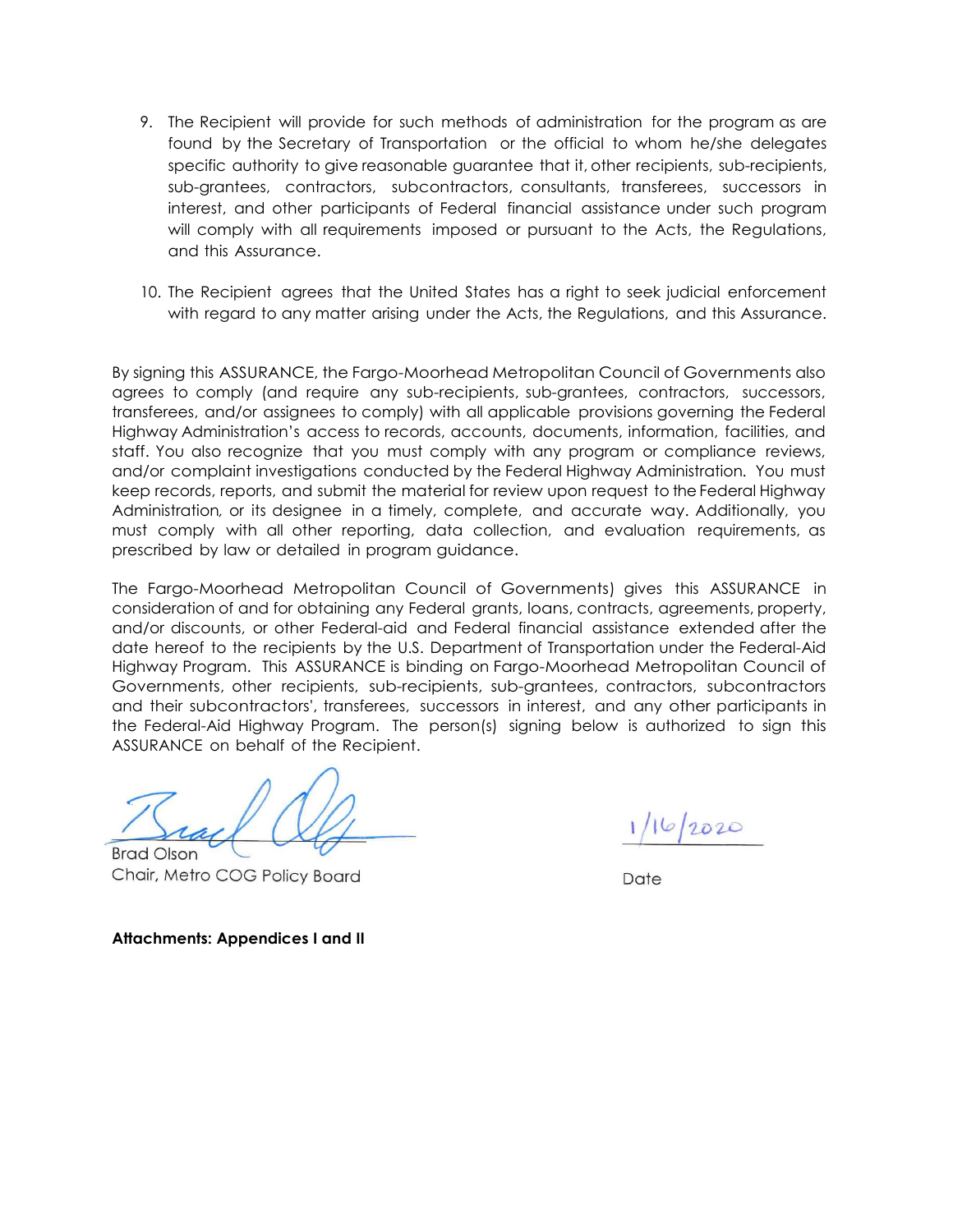# **Fargo-Moorhead Metropolitan Council of Governments**

### Appendix I of the Title VI Assurances

During the performance of this contract, the Contractor, for itself, its assignees, and successors in interest (hereinafter referred to as the Contractor) agrees as follows:

#### 1. Compliance with Regulations:

The Contractor (hereinafter includes consultants) will comply with the Acts and the Regulations relative to Non-discrimination in Federally-assisted programs of the U.S. Department of Transportation, the Federal Highway Administration, as they may be amended from time to time, which are herein incorporated by reference and made a part of this contract.

#### 2. Non-discrimination:

The Contractor, with regard to the work performed by it during the contract, will not discriminate on the grounds of race, color, or national origin in the selection and retention of subcontractors, including procurements of materials and leases of equipment. The Contractor will not participate directly or indirectly in the discrimination prohibited by the Acts and the Regulations, including employment practices when the contract covers any activity, project, or program set forth in Appendix B of 49 CFR Part 21.

#### 3. Solicitations for Subcontracts, Including Procurements of Materials and Equipment:

In all solicitations, either by competitive bidding, or negotiation made by the Contractor for work to be performed under a subcontract, including procurements of materials, or leases of equipment, each potential subcontractor or supplier will be notified by the Contractor of the Contractor's obligations under this contract and the Acts and the Regulations relative to Non-discrimination on the grounds of race, color, or national origin.

#### 4. Information and Reports:

The Contractor will provide all information and reports required by the Acts, the Regulations, and directives issued pursuant thereto and will permit access to its books, records, accounts, other sources of information, and its facilities as may be determined by the Recipient or the Federal Highway Administration to be pertinent to ascertain compliance with such Acts, Regulations, and instructions. Where any information required of a Contractor is in the exclusive possession of another who fails or refuses to furnish the information, the Contractor will so certify to the Recipient or the Federal Highway Administration as appropriate, and will set forth what efforts it has made to obtain the information.

#### 5. Sanctions for Noncompliance:

In the event of a contractor's noncompliance with the Nondiscrimination provisions of this contract, the Recipient will impose such contract sanctions as it or the Federal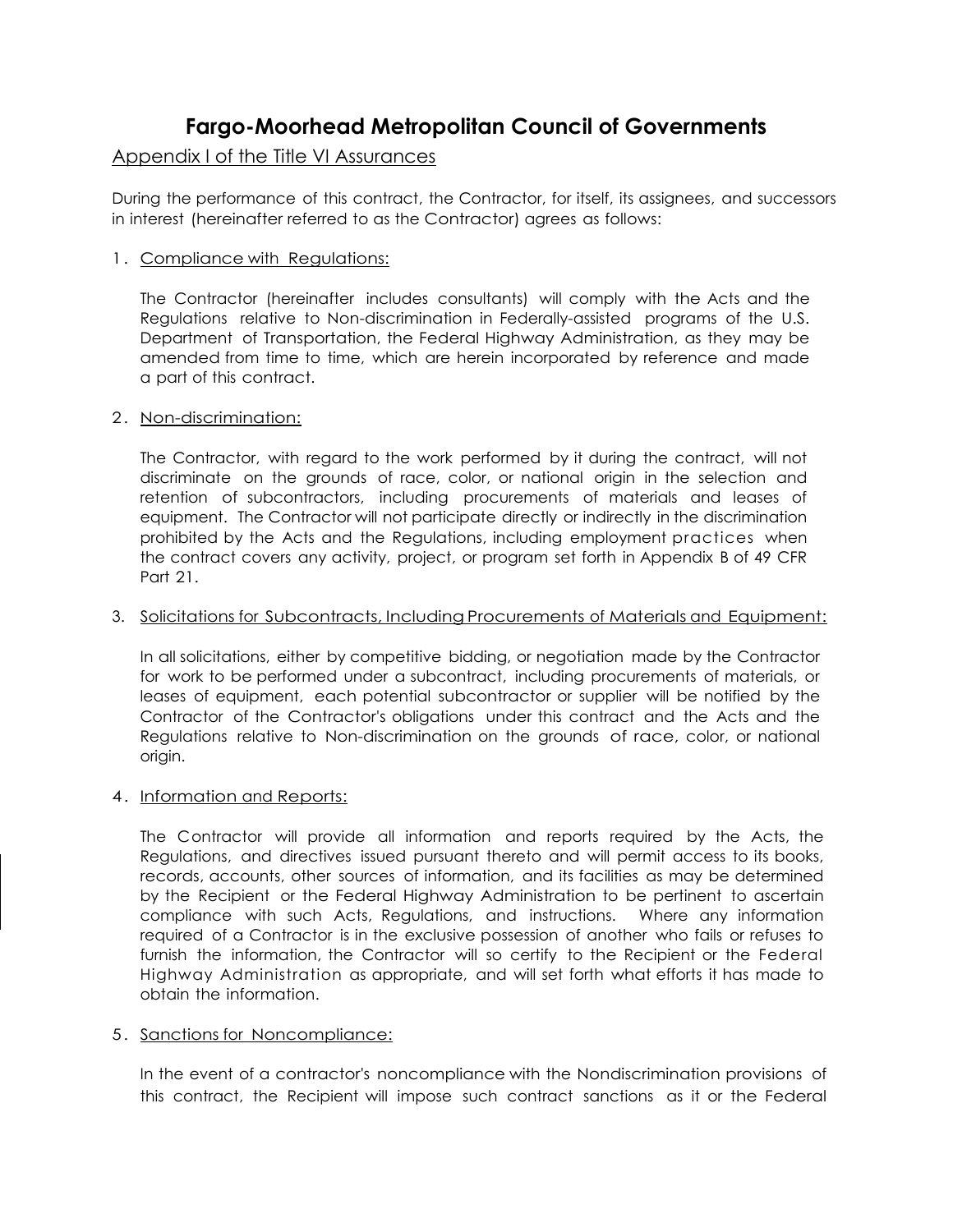Highway Administration may determine to be appropriate, including, but not limited to:

- a. withholding payments to the Contractor under the contract until the Contractor complies; and/or
- b. cancelling, terminating, or suspending a contract, in whole or in part.

#### 6. Incorporation of Provisions:

The Contractor will include the provisions of paragraphs one through six in every subcontract, including procurements of materials and leases of equipment, unless exempt by the Acts, the Regulations and directives issued pursuant thereto. The Contractor will take action with respect to any subcontract or procurement as the Recipient or the Federal Highway Administration may direct as a means of enforcing such provisions including sanctions for noncompliance. Provided, that if the Contractor becomes involved in, or is threatened with litigation by a subcontractor, or supplier because of such direction, the Contractor may request the Recipient to enter into any litigation to protect the interests of the Recipient. In addition, the Contractor may request the United States to enter into the litigation to protect the interests of the United States.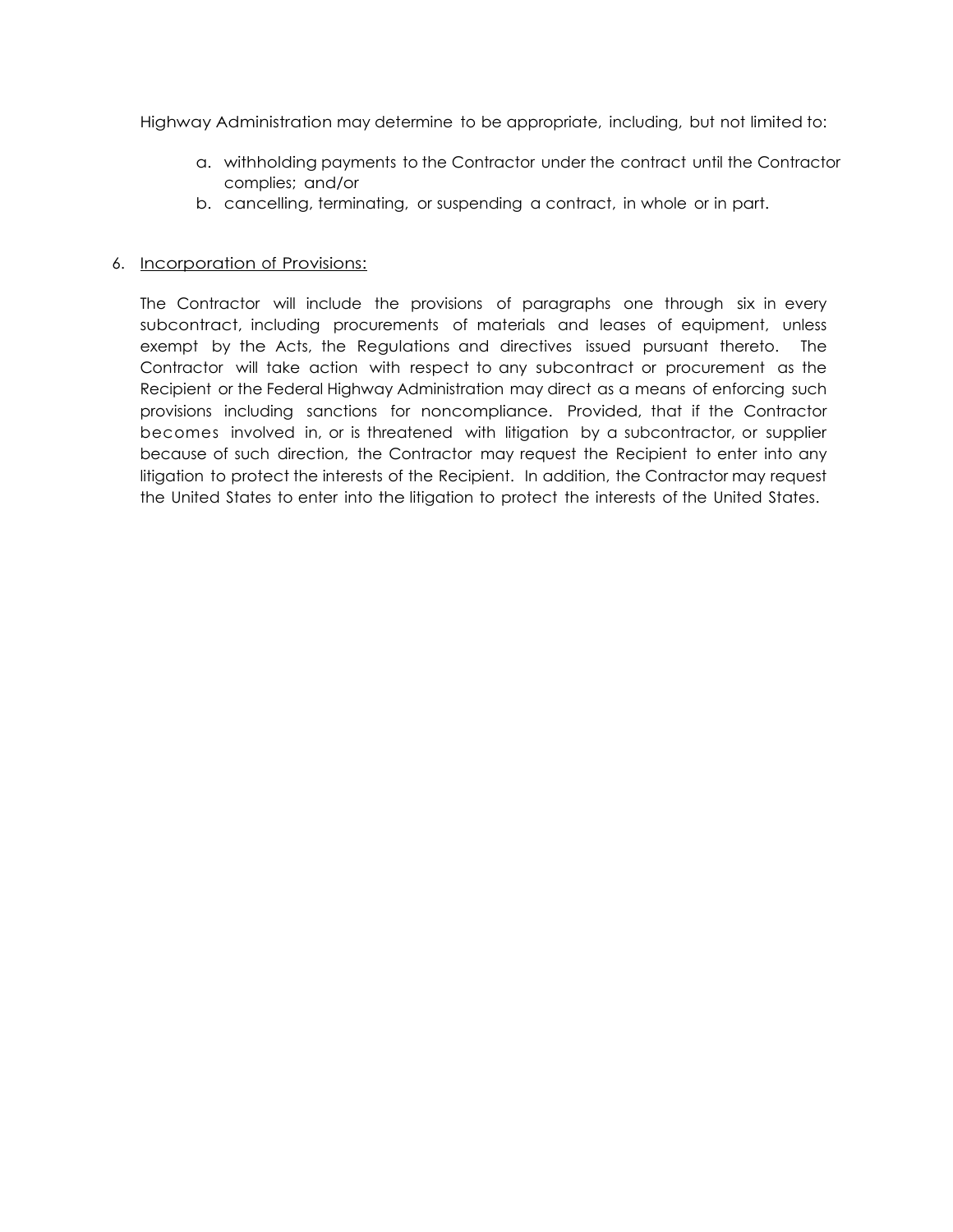# **Fargo-Moorhead Metropolitan Council of Governments**

## Appendix II of the Title VI Assurances

During the performance of this contract, the contractor, for itself, its assignees, and successors in interest (hereinafter referred to as the Contractor) agrees to comply with the following non-discrimination statutes and authorities; including but not limited to:

### **Pertinent Non-Discrimination Authorities:**

- Title VI of the Civil Rights Act of 1964 (42 U.S.C. § 2000d *et seq.,* 78 stat. 252), (prohibits discrimination on the basis of race, color, national origin); and 49 CFR Part 21.
- The Uniform Relocation Assistance and Real Property Acquisition Policies Act of 1970, (42 U.S.C. § 4601), (prohibits unfair treatment of persons displaced or whose property has been acquired because of Federal or Federal-aid programs and projects);
- Federal-Aid Highway Act of 1973, (23 U.S.C. § 324 *et seq.),* (prohibits discrimination on the basis of sex);
- Section 504 of the Rehabilitation Act of 1973, (29 U.S.C. § 794 *et seq.),* as amended, (prohibits discrimination on the basis of disability); and 49 CFR Part 27;
- The Age Discrimination Act of 1975, as amended, (42 U.S.C. § 6101 *et seq.),* (prohibits discrimination on the basis of age);
- Airport and Airway Improvement Act of 1982, (49 USC § 471, Section 47123), as amended, (prohibits discrimination based on race, creed, color, national origin, or sex);
- The Civil Rights Restoration Act of 1987, (PL 100-209), (Broadened the scope, coverage and applicability of Title VI of the Civil Rights Act of 1964, The Age Discrimination Act of 1975 and Section 504 of the Rehabilitation Act of 1973, by expanding the definition of the terms "programs or activities" to include all of the programs or activities of the Federal-aid recipients, sub-recipients and contractors, whether such programs or activities are Federally funded or not);
- Titles II and III of the Americans with Disabilities Act, which prohibit discrimination on the basis of disability in the operation of public entities, public and private transportation systems, places of public accommodation, and certain testing entities (42 U.S.C. §§ 12131-12189) as implemented by Department of Transportation regulations at 49 C.F.R. parts 37 and 38;
- The Federal Aviation Administration's Non-discrimination statute (49 U.S.C. § 47123) (prohibits discrimination on the basis of race, color, national origin, and sex);
- Executive Order 12898, Federal Actions to Address Environmental Justice in Minority Populations and Low-Income Populations, which ensures non-discrimination against minority populations by discouraging programs, policies, and activities with